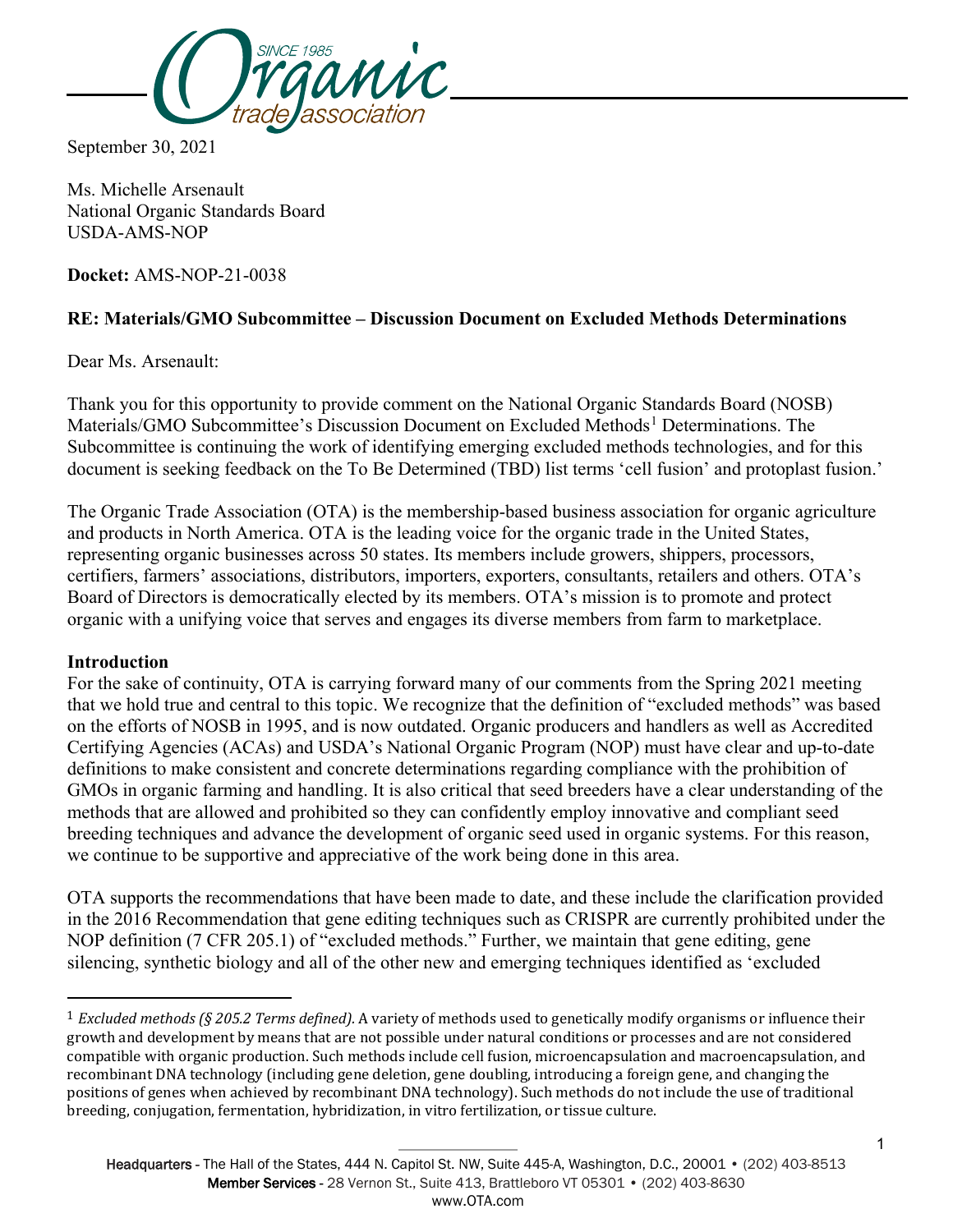

methods' in the terminology chart are prohibited in organic production and handling because they meet the NOP definition of '*excluded methods.'*

As we continue this discussion, it is important that we do not lose sight of the strength of our existing definition of '*excluded methods,'* as per § 205.2, and the first sentence that needs to be maintained and held central to our decision-making:

"Excluded Methods: A variety of methods used to genetically modify organisms or influence their growth and development by means that are not possible under natural conditions or processes and are not considered compatible with organic production."

Although the definition was written pre-2000, this first sentence provides a key foundation that should be applied to all new and emerging technology. The definition goes on to include *examples* of methods that are prohibited and allowed, but the list is not exhaustive. **Guidance to support the regulatory definition is important and helpful because it provides industry and certifiers with additional definitions and criteria to help guide evaluations and compliance decisions, and compiles more examples (new and emerging) that can be referred to and updated over time.** 

## **Questions for Stakeholders**

 $\overline{a}$ 

*1. Should the NOSB prioritize developing additional criteria for excluded methods determinations before continuing to work on the remaining TBD list techniques?* 

No. To ensure consistency with the determinations that have been made to date, additional criteria should not be developed. If additional criteria were developed, it would likely delay if not set the process back, because all of the methods on the list would need to be revisited. We believe the regulatory definition of 'excluded methods' in conjunction with the definitions and criteria previously recommended by NOSB are adequate, and NOSB should focus on completing the chart and passing a final recommendation to NOP as soon as possible.

Although we do not support developing additional criteria, we agree with the Spring 2021 comments from the Organic Seed Alliance<sup>[2](#page-1-0)</sup> on the need for a technical correction to the first criterion for scientific accuracy:

The genome is respected as an indivisible entity, and technical/physical insertion, deletions, or rearrangements in the genome is refrained from (e.g., through transmission of isolated recombinant DNA, RNA, or proteins). In vitro nucleic acid techniques are considered to be an invasion into the plant genome.

Finally, we recognize that the advances of modern agricultural biotechnology will continue, and so must the work of NOSB on this topic. Although we are not recommending additional criteria for the remaining TBD list, we expect an on-going evaluation process by NOSB to inform future updates to the guidance. We also see a need for additional information and resources that the organic certifiers

<span id="page-1-0"></span><sup>2</sup> See Docket AMS-NOP-20-0089, Organic Seed Alliance comments (April 5, 2021), pg. 3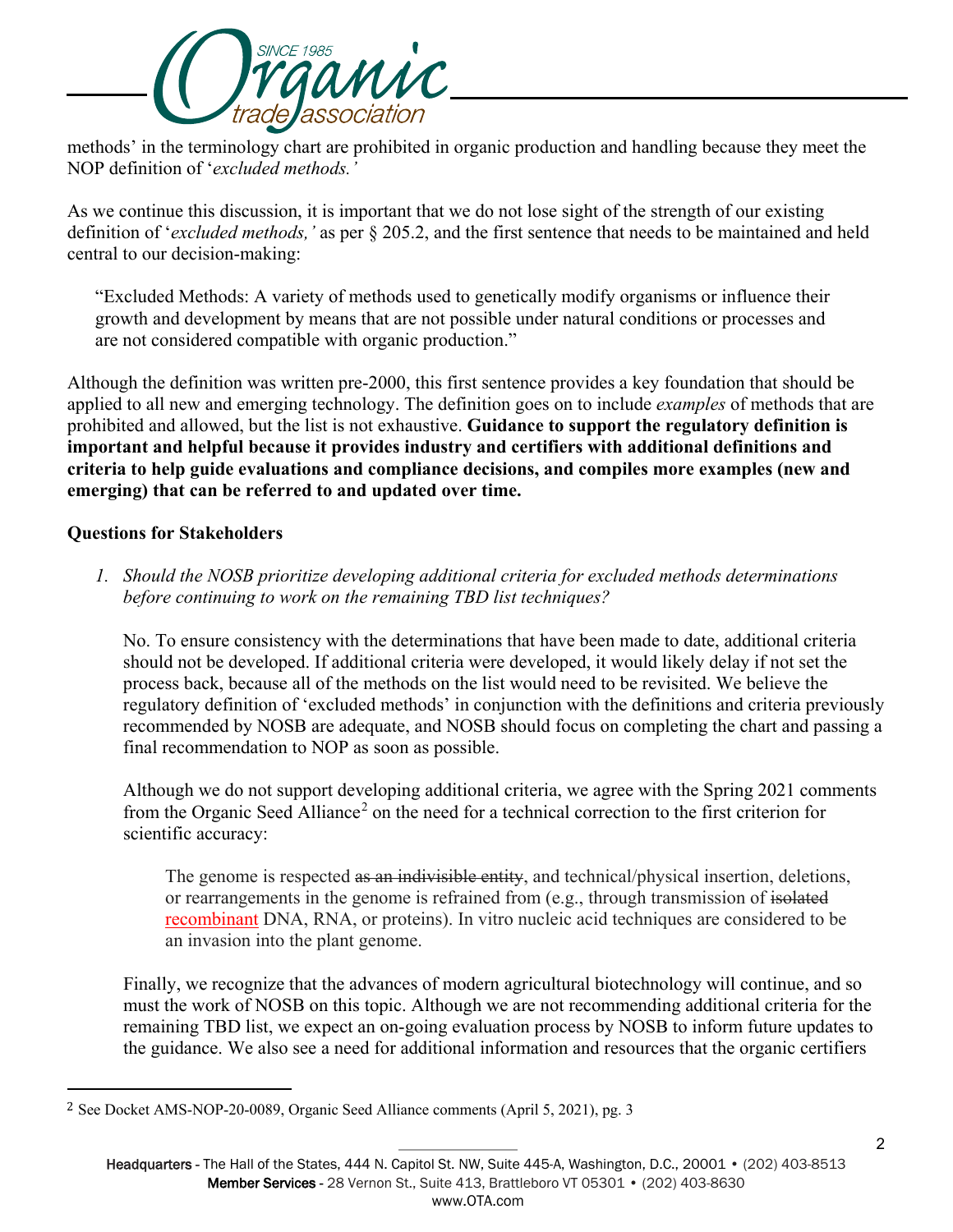

and inspectors can use to help determine where and when excluded methods may be applied in the production of any given input and/or in its supply chain.

To comply with the regulations and meet the promise of the organic label, it is critical that organic businesses, certifiers and other organic regulators have the necessary information to effectively inspect, certify and enforce the prohibition on excluded methods. At this point, perhaps our greatest challenge to upholding the prohibition on excluded methods is the lack of transparency around where and when the technology is being used and the shortcomings of current detection methods.

One solution is for NOSB, through the public comment process, to compile and create an electronic resource page - a one-stop shop - that the organic sector can use to find information on approved or pending GE crops, deregulated crops, GE food additives/processing aids and new and emerging technologies, etc. that are in use or in the pipeline. As a resource page, this could be updated periodically in a much simpler and more streamlined fashion than guidance and/or the regulations. Since excluded methods are prohibited under the USDA organic regulations, it seems reasonable that USDA could provide NOSB with technical support in this area. NOSB could request information and resources from the organic community on an annual basis, compile it into a resource document, and request that it be posted and maintained on the NOP webpage.

Another solution is to include an evaluation question in Technical Report that explores where and when genetic engineering may be used (generically) in the production of the National List input under review. Since accredited certifiers and Material Review Organizations (MROs) are the organizations that carry out excluded methods determinations, case-by-case at the brand-name level, the Technical Report could be a very helpful and valuable resource that certifiers and MROs could use to help inform their evaluation process.

The prohibition on genetic engineering in organic production and handling is not a choice, it's a regulatory requirement for those choosing to be certified. It is also an expectation of consumers who choose to buy organic products. OTA strongly urges USDA to support NOSB in its effort of creating greater transparency around when and where excluded methods are being developed, commercialized and employed.

2. *Is Policy Memo 13-1 complete and applied consistently in organic systems, i.e., do cell fusion and protoplast fusion need to remain on the TBD list or can they be moved to the excluded method section*  with the notes that allowance is made for these techniques when employed within taxonomic plant *families*?

OTA recommends that cell fusion and protoplast fusion employed within taxonomic plant families (consistent with PM 13-1) be moved to the list of techniques that are allowed (not Excluded Methods). The cell and protoplast fusion methods covered under this section of the list would be covered under the third sentence in the regulatory definition of 'excluded methods' as traditional breeding, hybridization, in vitro fertilization, and tissue culture. A recommendation by NOSB that explicitly recognizes that cell and protoplast fusion are not excluded methods when the donor cells/protoplasts fall within the same taxonomic plant family, and when donor or recipient organisms are not derived using techniques of recombinant DNA technology, will further validate long-time NOP policy and secure the historical and future use of such techniques within traditional breeding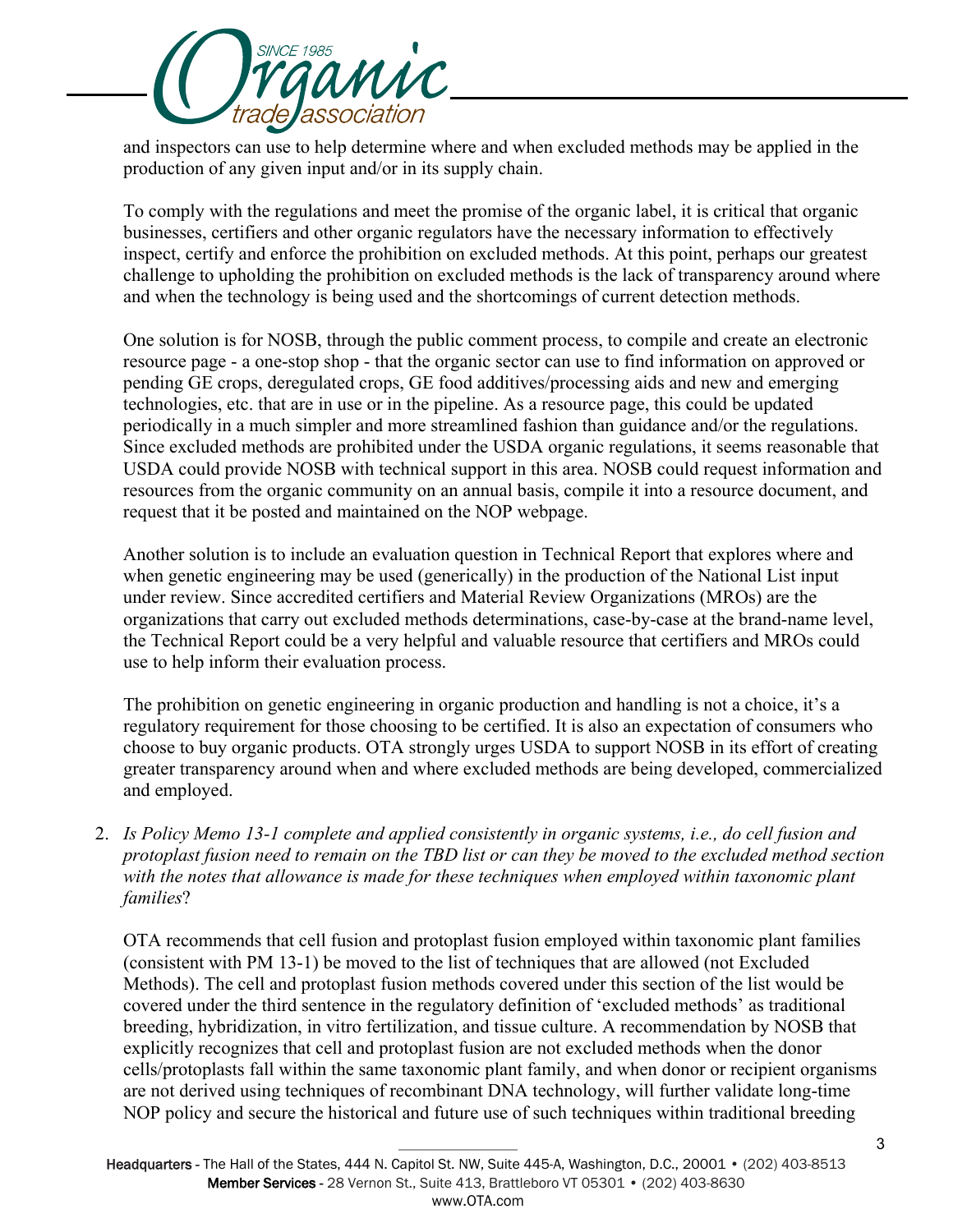

programs. All other cell and protoplast fusion techniques would continue to be excluded methods per the NOP definition, and as further expanded upon in NOP Policy 13-1.

For the sake of greater clarity, OTA also recommends that cell and protoplast fusion involving recombinant DNA technology, techniques involving the direct introduction into the organism of hereditary materials prepared outside the organisms (such as microinjection), and use of donor cells or protoplasts that do not fall within the same taxonomic plant family be added to the list of techniques that *are* excluded methods – the YES list.

*3. As the NOSB makes excluded methods determinations on the remaining TBD list techniques, should this organic system include allowance for historical use and a time frame for phasing out excluded uses?* 

Consistent with our Spring 2021 comments, this question should be directed specifically to each individual TBD technique and the answer will depend on the decision. Generally speaking, the purpose of the NOSB recommendation should be to clarify the regulatory definition with updated examples of new and emerging technologies, not to change the definition or its meaning or change the prohibited or allowed status of GE techniques that have been is use by the organic sector for a long time. We do not want to see this discussion, or a resulting recommendation, move the goal post on what is currently considered an excluded method (per the NOP definition or policy). The recommendation is for Guidance to support the regulation and it should help inform sound decisionmaking *moving forward*. In the case of techniques that have long been employed under traditional breeding programs, such as certain cell and protoplast fusion techniques, the guidance will further support that which is already allowed, or prohibited. If all cell fusion were to be prohibited, full stop (inconsistent with PM 13-1), then a time frame for phasing out would be necessary given its historical use according to NOP policy. For emerging technologies, such as gene editing and synthetic biology, the Guidance will affirm their prohibition - given that the techniques did not exist and therefore were not included, *as examples*, when the regulatory definition of excluded methods was drafted and finalized in 2002.

### **Conclusion**

OTA remains supportive of moving recommendations forward to NOP that will not only improve the practices used to keep GMOs out of organic seed, feed and crops, but will also clarify the standards and terminology used for making clear and consistent compliance determinations. The list of techniques covered to date and the clarification provided are incredibly important and useful, and are already assisting the organic sector with regulatory determinations. It is time to formalize this significant body of work.

## **We urge NOSB to complete its work on the existing terminology list and push forward with a recommendation to NOP that encompasses the 'package' of excluded methods terminology recommendations passed to date.**

Finally, OTA continues to express the critical nature of standards development and the need for USDA to modernize the organic standards to better reflect the growth and developments of the organic market. Since the regulations were implemented in 2002, the organic practice standards have been updated just twice (pasture regulations and residue testing) and only one of those updates (pasture regulations) was the result of a NOSB recommendation. This is unacceptable for a thriving \$60 billion industry that is 20 years of age.